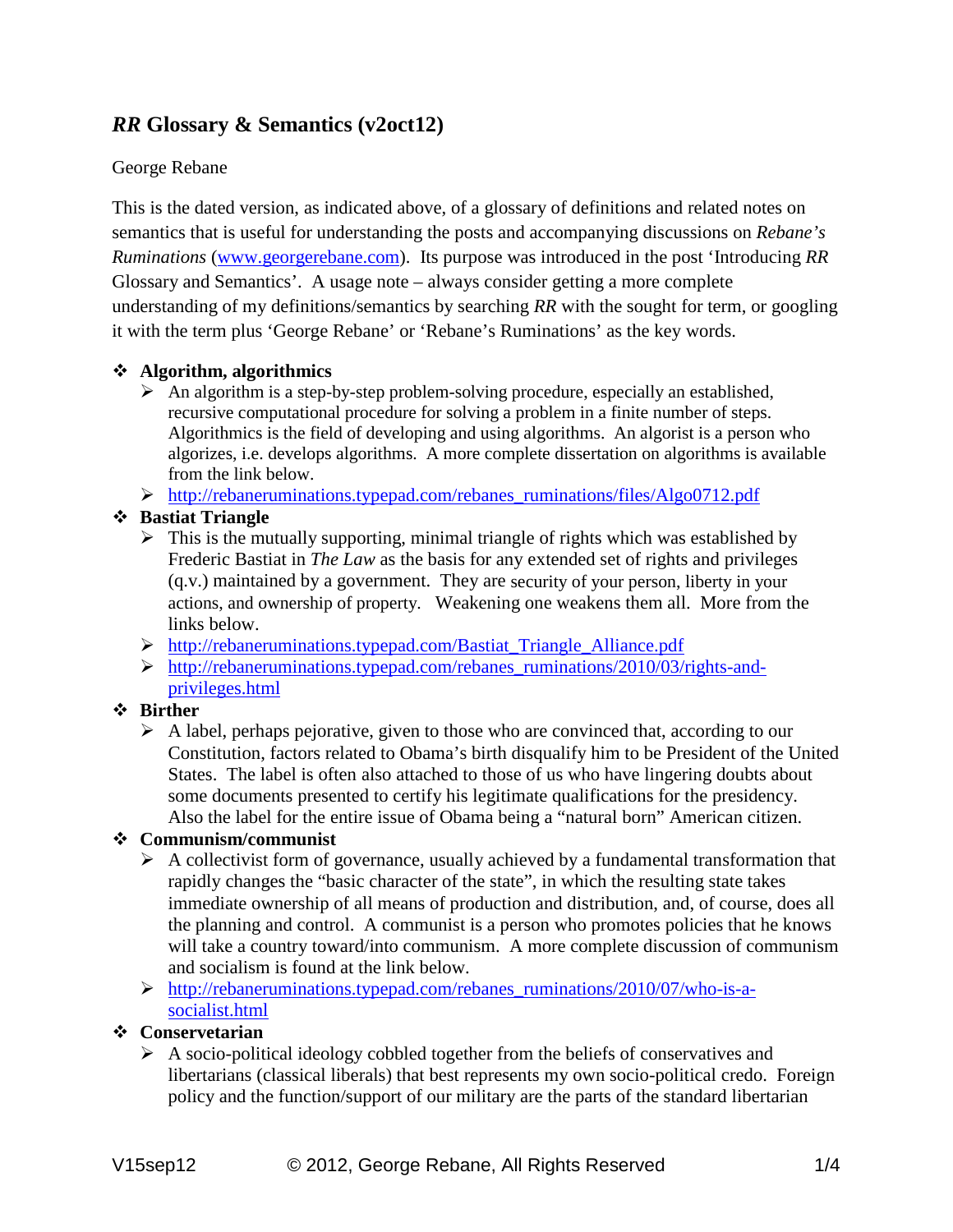beliefs that I excise. This definition is a work in process, however under 'Credo' (below) are more tenets that fit under my conservetarians label.

#### **Credo**

- $\triangleright$  Latin for 'I believe', and most commonly used to denote a person's complete belief system or a set of beliefs pertaining to one specific area of human activity. A salient portion of my credo was introduced in the post 'I am not a journalist' linked below.
- $\triangleright$  http://rebaneruminations.typepad.com/rebanes ruminations/2007/12/i-am-not-a-jour.html

#### **Culture**

- $\triangleright$  A body of herited behaviors, beliefs, and traditions that unites a people and distinguishes it from people of other cultures. Cultures are not necessarily defined, constrained, or bounded by political borders or codicils. A more complete discussion can be had at 'Multikulti and people like me' linked below.
- $\triangleright$  [http://rebaneruminations.typepad.com/rebanes\\_ruminations/2010/10/multikulti-and](http://rebaneruminations.typepad.com/rebanes_ruminations/2010/10/multikulti-and-people-like-me.html)[people-like-me.html](http://rebaneruminations.typepad.com/rebanes_ruminations/2010/10/multikulti-and-people-like-me.html)

#### **Discriminate**

 $\triangleright$  To differentiate or identify as different or distinguishing on the basis of a set of attributes belonging to some things or people and not others. Its meaning has been bastardized by proponents of progressive political correctness, and is used only in the pejorative sense with no available substitute for the original meaning given here. Such illegitimate semantics reduce the information carrying capacity of a language. See also 'racist/racism'.

#### **End-timer**

 $\triangleright$  A person who believes that human history will terminate through a prophesized future act of God. Christianity and Islam are two religions with belief systems that teach the 'end of times' in their scriptures. End-timers are almost always people who believe humans are transcendent (q.v.) beings, receiving their just deserts for earthly life in the hereafter.

# **Equal Opportunity**

 $\triangleright$  A socio-political condition of a people in which no one's opportunity to behave, achieve, or exercise his rights is based on politically motivated classifications. This is contrasted and often confused with 'equal achievement' in which this condition is said to obtain only when people achieve certain social and material ends pro rata to their class representations in a society. In the progressive liturgy, equal achievement is the accepted/imposed measure of equal opportunity.

# **Great Divide**

- $\triangleright$  The notion that America is no longer a nation unified enough so as to remain a productive single sovereign nation-state to the benefit of all its citizens. America showed such polarization in the years leading up to the War for Southern Independence (aka 'Civil War', although it wasn't). It is in such a polarized state again as argued by many commentators across the nation. Posts on GD are collected in *RR's* Great Divide category. To dig deeper, a good start is at 'Altered States – The Great Divide dialogue continues' linked below.
- [http://rebaneruminations.typepad.com/rebanes\\_ruminations/2010/04/altered-states-the](http://rebaneruminations.typepad.com/rebanes_ruminations/2010/04/altered-states-the-great-divide-dialogue-continues.html)[great-divide-dialogue-continues.html](http://rebaneruminations.typepad.com/rebanes_ruminations/2010/04/altered-states-the-great-divide-dialogue-continues.html)

#### **Hero**

 $\triangleright$  A person who has knowingly gone above and beyond the accepted norm of behavior to risk his life, limb, treasure, or honor. The semantics of this label have been bastardized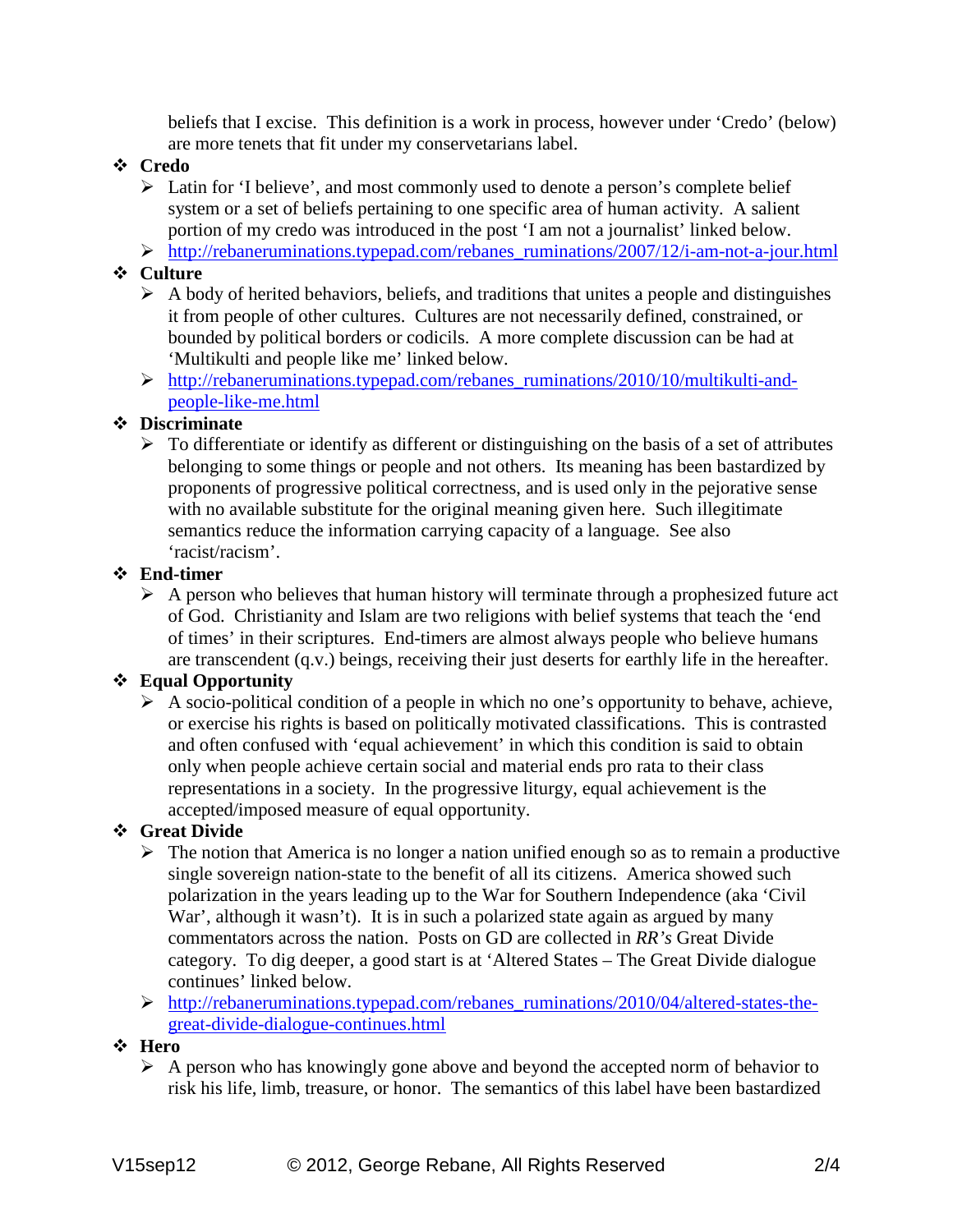beyond recall in our society – everyone who puts out effort that is in some sense above average is soon hailed as a hero. There no longer is a unique term in our lexicon that discriminates between people as defined above, and the general population. More thoughts on such language bastardizations are found in 'The Blue of the Grass' linked below.

 [http://rebaneruminations.typepad.com/rebanes\\_ruminations/2010/04/kvmr-commentary](http://rebaneruminations.typepad.com/rebanes_ruminations/2010/04/kvmr-commentary-the-blue-of-the-grass.html)[the-blue-of-the-grass.html](http://rebaneruminations.typepad.com/rebanes_ruminations/2010/04/kvmr-commentary-the-blue-of-the-grass.html)

### **Liberal**

- $\triangleright$  n. The overarching label for anyone today who subscribes to any of a number of collectivist ideologies or their several tenets that human behavior is best controlled according to plans/policies made by distant elites and coercively enforced by large central governments.
- In a stronger version (according to Dr. Rossiter and *The Liberal Mind: The Psychological Causes of Political Madness*) that emphasized their public modus operandi, liberals operate through preying on weaknesses and feelings of inferiority in the population by:
	- creating and reinforcing perceptions of victimization;
	- satisfying infantile claims to entitlement, indulgence and compensation;
	- augmenting primitive feelings of envy;
	- rejecting the sovereignty of the individual, subordinating him to the will of the government.

# **Obamunism**

- $\triangleright$  The transitional form of preemptive and collective governance that President Obama has embarked upon in his promise to "fundamentally transform America." A more complete definition is found in the *RR* post 'The Advent of Obamunism' linked below.
- $\triangleright$  [http://rebaneruminations.typepad.com/rebanes\\_ruminations/2012/09/the-advent-of](http://rebaneruminations.typepad.com/rebanes_ruminations/2012/09/the-advent-of-obamunism.html)[obamunism.html](http://rebaneruminations.typepad.com/rebanes_ruminations/2012/09/the-advent-of-obamunism.html)

# **Racism/racist**

- $\triangleright$  Racism is the belief that race accounts for some differences in human character or ability. A racist is someone who evinces such a belief. In its obligatory pejorative, a racist is always someone who practices such beliefs to the detriment of an offended group of people, whether they be of a different race or simply a different culture. Its widespread and politically correct usage has removed all information carrying capacity from the label. More is discussed in 'Who is a Racist?' linked below.
- [http://rebaneruminations.typepad.com/rebanes\\_ruminations/2010/07/who-is-a-racist.html](http://rebaneruminations.typepad.com/rebanes_ruminations/2010/07/who-is-a-racist.html)

# **Raghead**

- $\triangleright$  Current place holder label for the various members of Muslim extremist groups and/or ideologies that are carrying out a global war against western civilization. They distinguish themselves by the ruthless murder and maiming of civilians from ambush in which they often sacrifice their own lives. Overwhelmingly they are devout end-timers (q.v.). A more complete understanding of my definition is found in 'Of Ragheads and Racism' linked below.
- [http://rebaneruminations.typepad.com/rebanes\\_ruminations/2010/02/of-ragheads-and](http://rebaneruminations.typepad.com/rebanes_ruminations/2010/02/of-ragheads-and-racism.html)[racism.html](http://rebaneruminations.typepad.com/rebanes_ruminations/2010/02/of-ragheads-and-racism.html)

# **Rights, privileges**

 $\triangleright$  Types of permissions granted and guaranteed by the state for classes of inhabitants variously franchised. The notion of a 'right' now belongs to a meaningless class of label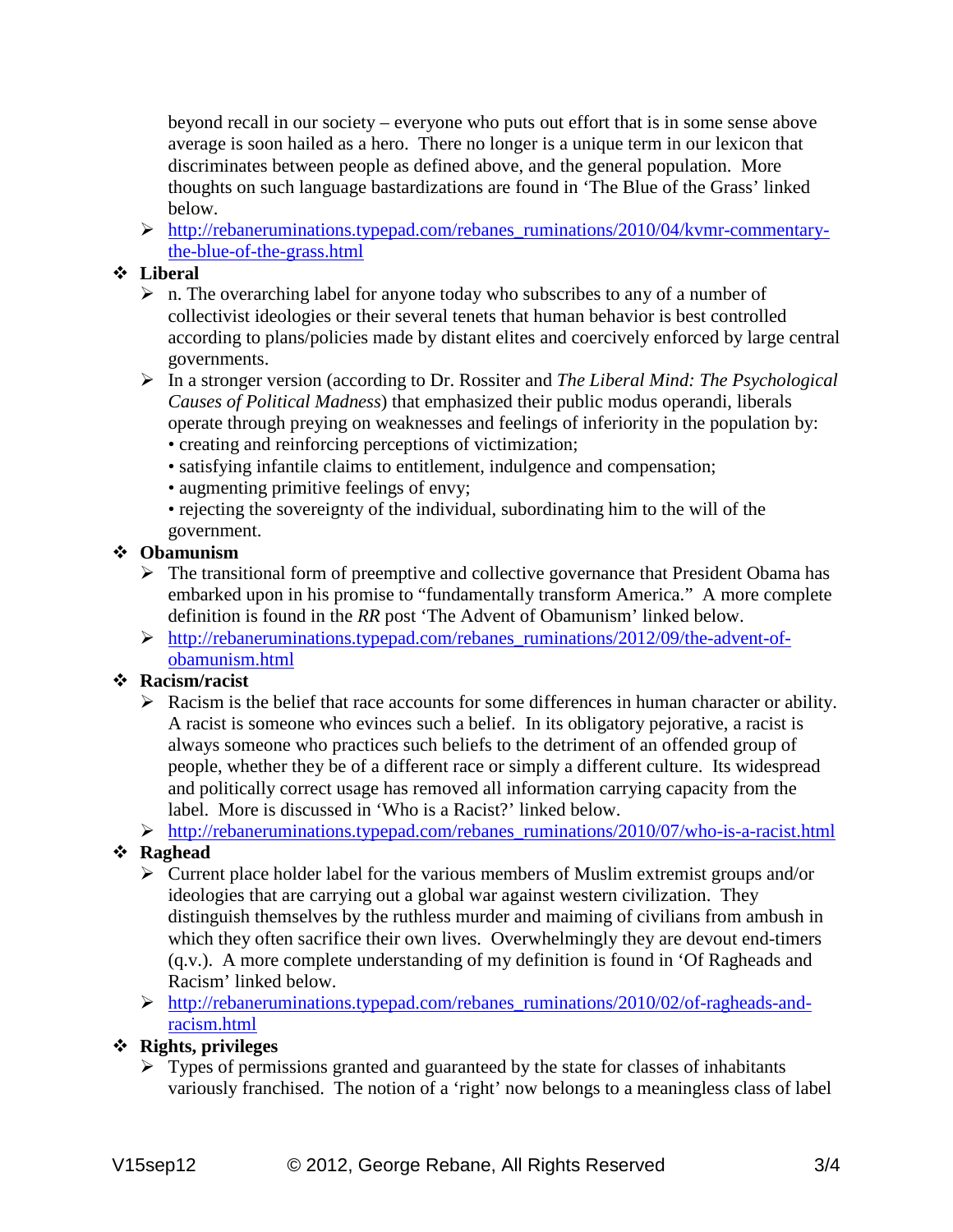that has been bastardized beyond recognition in the public forum, hence it serves only to confuse and enrage when used in debate. My essay 'Rights and Privileges', linked below, gives the operational definitions which go with my use of the terms.

 [http://rebaneruminations.typepad.com/rebanes\\_ruminations/2010/03/rights-and](http://rebaneruminations.typepad.com/rebanes_ruminations/2010/03/rights-and-privileges.html)[privileges.html](http://rebaneruminations.typepad.com/rebanes_ruminations/2010/03/rights-and-privileges.html)

### **Singularity**

- $\triangleright$  The beginning of the epoch in which Homo Sapiens is no longer the most overall intelligent creature on Earth, superseded by more intelligent and capable machines whose future capacities are not limited to the pace of biological evolution. Our ability to predict the state and progress of a post-Singularity world is nil. A fuller discussion is found in 'The Singularity – A Short Overview', linked below, and in related postings in the *RR* category 'Singularity'.
- $\triangleright$  http://rebaneruminations.typepad.com/rebanes\_ruminations/2007/12/the-singularity.html

### **Socialism, socialist**

- $\triangleright$  A collectivist form of governance that seeks as its endgame the state ownership of the means of production and distribution which it executes through a centralized process of planning and control. Socialism teaches that it can be achieved through a bit by piece transformation of capitalism, there need be no sudden overturn of the existing system or "basic character of the state". A socialist is defined in 'Who is a socialist?' a related piece linked below.
- [http://rebaneruminations.typepad.com/rebanes\\_ruminations/2010/07/who-is-a](http://rebaneruminations.typepad.com/rebanes_ruminations/2010/07/who-is-a-socialist.html)[socialist.html](http://rebaneruminations.typepad.com/rebanes_ruminations/2010/07/who-is-a-socialist.html)
- $\triangleright$  [http://rebaneruminations.typepad.com/rebanes\\_ruminations/2011/11/the-liberal-mind](http://rebaneruminations.typepad.com/rebanes_ruminations/2011/11/the-liberal-mind-how-much-socialist-before-being-a-socialist.html#more)[how-much-socialist-before-being-a-socialist.html#more](http://rebaneruminations.typepad.com/rebanes_ruminations/2011/11/the-liberal-mind-how-much-socialist-before-being-a-socialist.html#more)

### **Solyndra (n.), solyndrize (v.)**

 $\triangleright$  A solyndra is a government picked and supported enterprise foisted on the taxpayer as a private corporation/institution that has no power to survive or succeed in the marketplace on its own. One can also consider it as an entrepreneurial façade using taxpayers' money in the attempt to bolster a misguided government policy. To solyndrize a company is to select it for the infusion of government monies and other regulatory protections so as to shield it from the realities of the marketplace. A natural extension here is 'solyndricide', the final failure of a solyndricized organization which is usually brought about by the government's cutting off the solyndra's financial transfusions. Other forms of modifiers like 'solyndrizable' will be readily formed and used as needed.

#### **System**

 $\triangleright$  A system is a commonly agreed collection of attributes and 'working parts' the grouping of which serves communication, analysis of function, and prediction of behavior to achieve useful ends. This specifically includes common definitions of system state, observation, control, and environmental (uncontrollable exogenous) variables. In general, defined systems are abstracts of nature construed by intelligent beings used to structure and inform their cognitive environment.

### **System Science**

 $\triangleright$  The collection of theoretical and applied mathematical tools required to study, design, develop, and/or use systems of either human or 'natural' origin. An incomplete list of system science disciplines includes all of control theory, optimization theory,